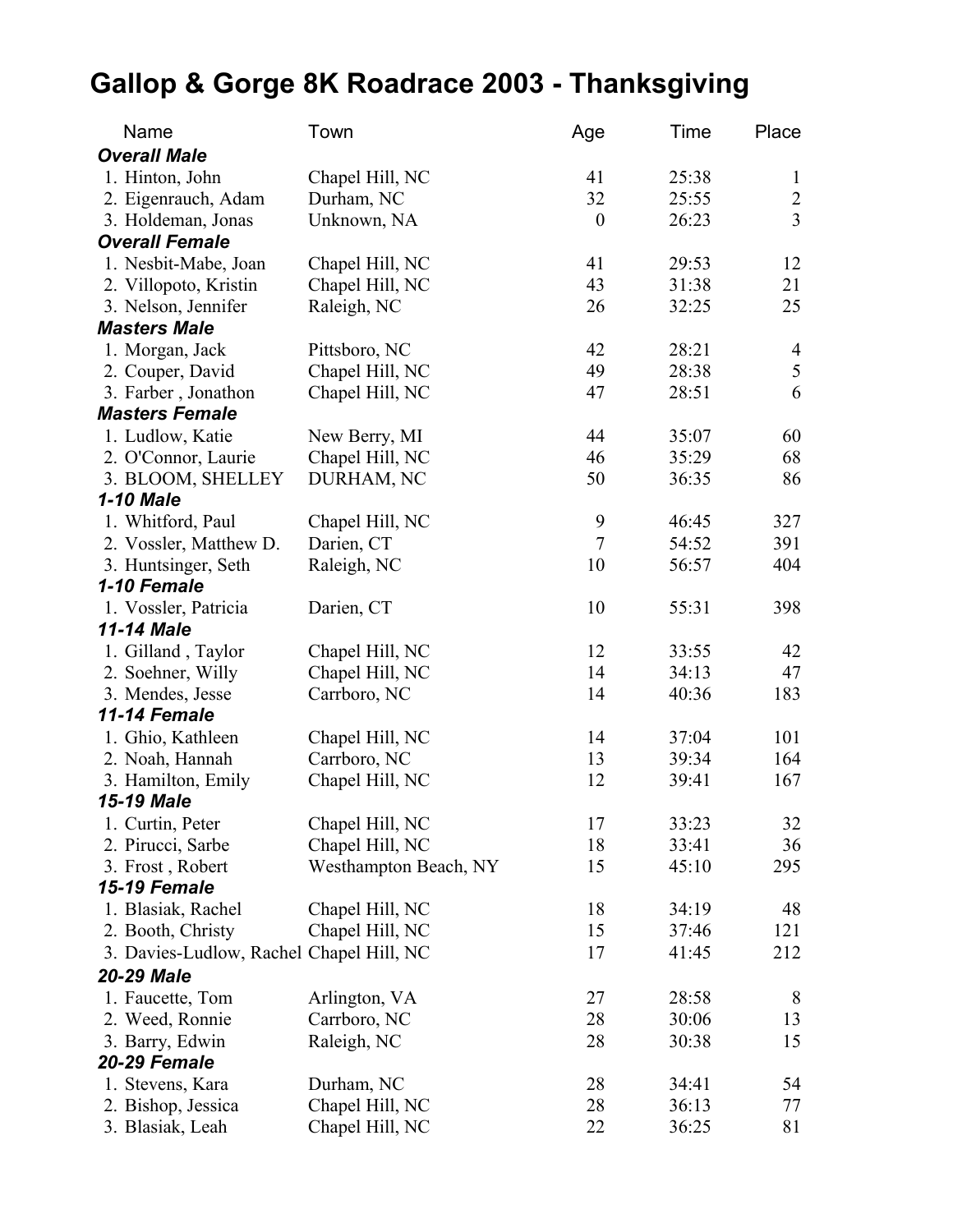Report Produced by RaceTrak Software. etc. And Printed: 11/28/03 Page:

Printed: 11/28/03